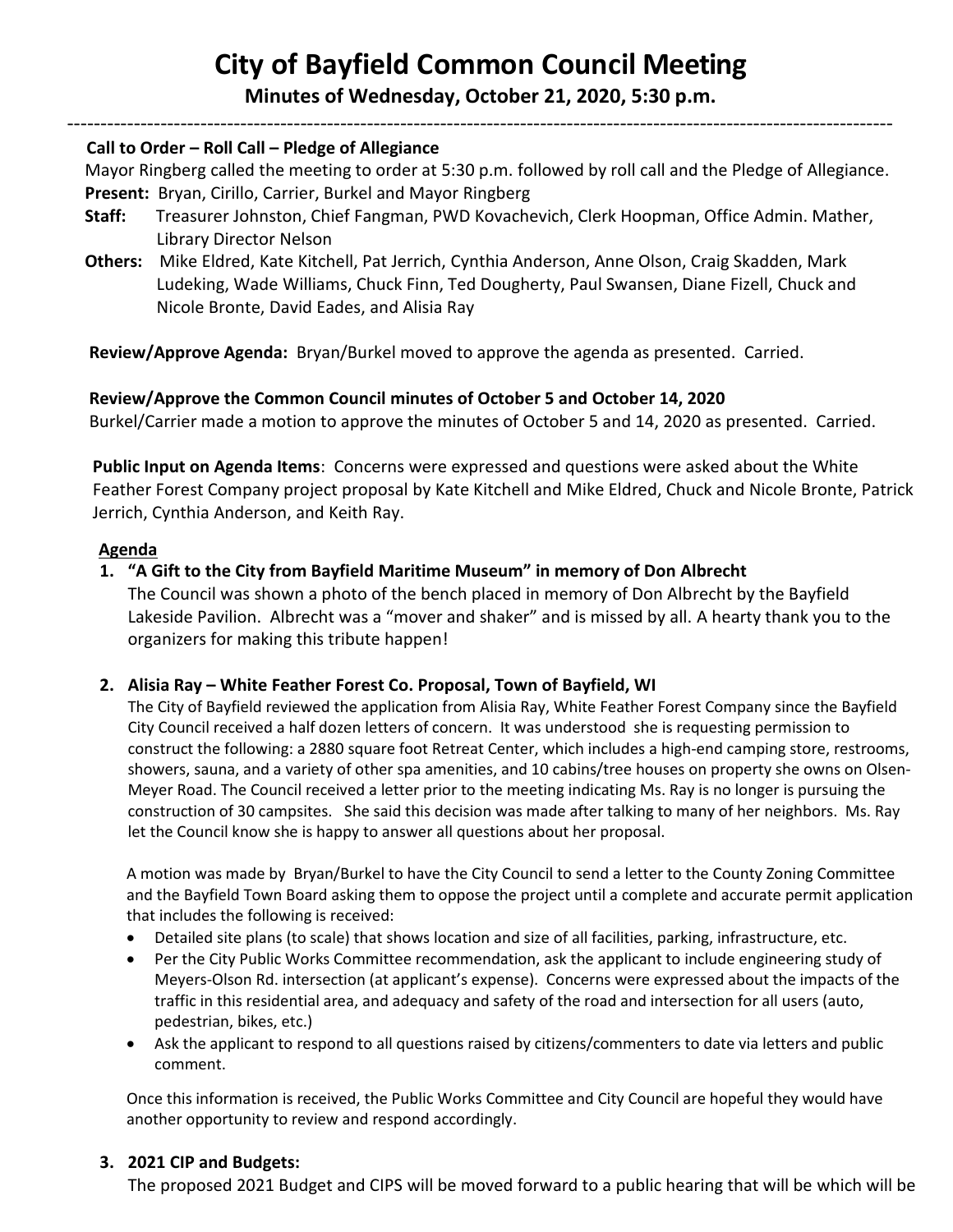held on Tuesday, November 10, 2020 at 5:30 p.m.

## **4. Long-term Financial Health of the City – Discussion/Options:**

The Council received a proposal from the City's Auditor's Baker Tilly to assist with the preparation of a Financial Plan. Discussion ensued regarding outcomes and price.

Carrier expressed concern about the process and what is needed to move forward. He posed the following questions:

- What amount of levy increase do we need?
- What is the purpose of the increase?
- Will the levy increase be for only the following year or on an ongoing basis?
- How does a tax referendum fit with our goals as a community?
- Holding referendums too often can create voter frustration and fatigue and undermine the credibility of elected officials. What is our plan to be successful?
- What is the financial cost of going to referendum?
- If the levy increase is unsuccessful what is our contingency plan?
- How will we demonstrate to the community that we did our due diligence?

Carrier then referenced the DOR Levy Limit Referendum Fact Sheet, which can be found at: [https://www.revenue.wi.gov/SLFReportscotvc/exceeding-levy-limits-fact-sheet.pdf.](https://www.revenue.wi.gov/SLFReportscotvc/exceeding-levy-limits-fact-sheet.pdf)

No action was taken. This agenda items will remain on future Council agendas and more discussion is expected to ensue.

## **5. Committee Updates: L.E. Building Committee**

Burkel/Bryan made a motion confirming the appointments to the City's L.E. Building Committee as follows: Matt Zawislak, Megan Boyle, Bob Durfey, Bill Bodin, Mark Ludeking, Kate Kitchell, Tom Kovachevich, and Ted Dougherty. Carried. Thank you!

**6. November 3, 2020 – General Election Updates:** The City has a high absentee voter turn-out so activity at the polls is expected to be lower than normal. Hoopman is working on Covid related contingency plans.

## **7. Project Updates:**

- **a.** Marina Breakwell/Seawall Project: MSA continues to work on the plan specifications.
- **b.** Bayfield & Ashland County Regional Housing Study: The housing survey will be sent out soon. Additionally, the Chequamegon Bay Community has been selected as a Pilot Community for the WHEDA Rural Affordable Workforce Housing Initiative.
- **c.** Parks and Recreation: Big Ravine and Bayfield Area Trails and Waterfront Walk updates were given. Lots of work has ensued in the Big Ravine. Thank you, Kate and team!
- **d.** Green Infrastructure: Nothing new to report.
- **8. Mayor's Report:** Spread kindness and be considerate. Stay healthy and safe. Now that the tourist season is over, we still need to be careful and not let our guards down.

## **File Reports from Committees, Commission & Boards:**

**BRB:** Minutes of September 15, 2020 **Covid-19:** Minutes of October 19, 2020 **Fire Department:** Minutes of September 14 and October 5, 2020 **Greater Bayfield WWTP:** Minutes of October 8, 2020